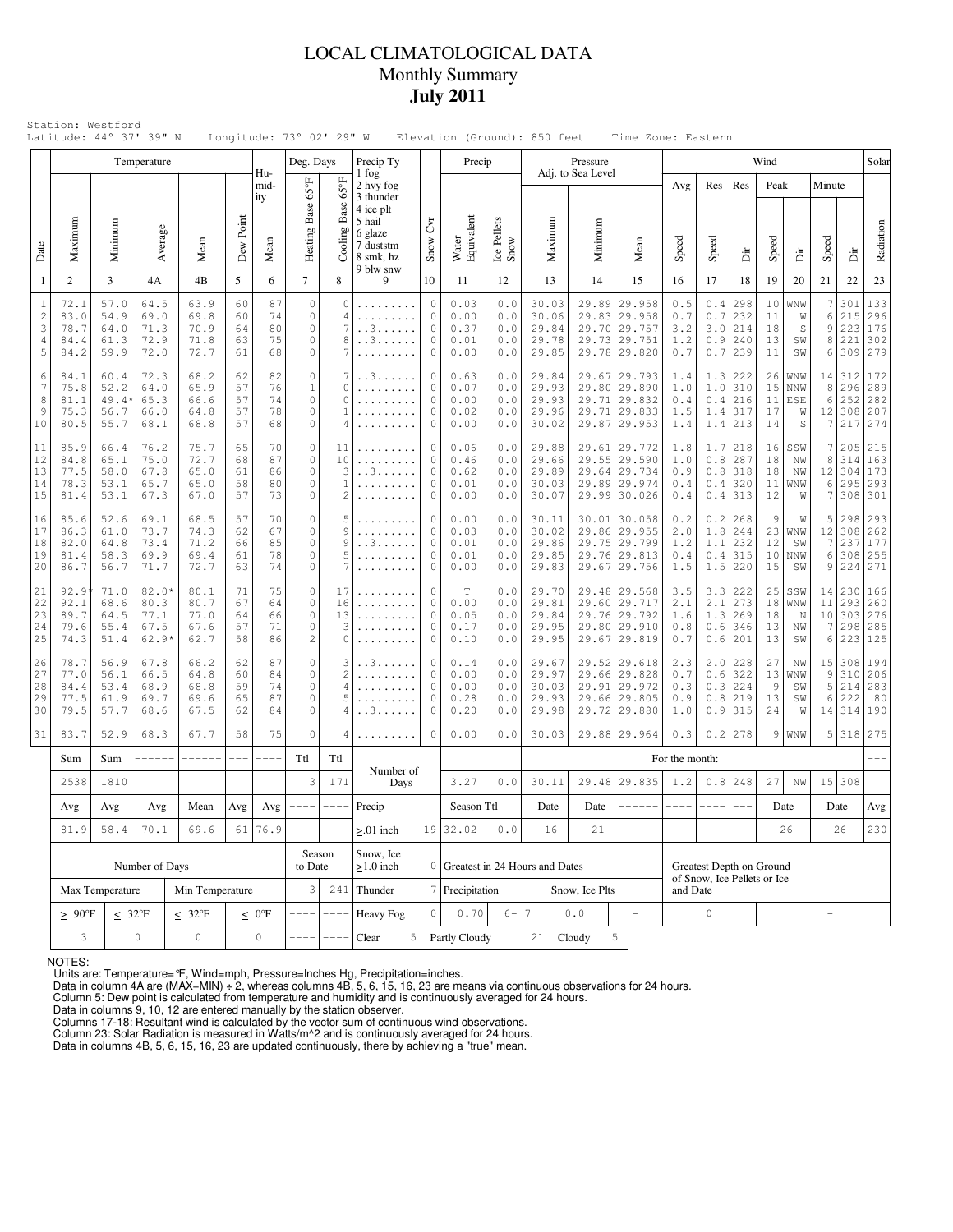## OBSERVATIONS AT 3-HOUR INTERVALS **July 2011: Westford**

|                                                     |                                                                                                                                                                                                                                                                                                                                                                                                                                                                                      |                                                                                        |                                                              |                                              |                                              |                                              |                                                  | Wind                                                                                                              |                                                                                                 |                                                                       |                                                                            |                                                              |                                              |                                              |                                                     |                                                                                       | Wind                                                                                                              |                                                       |                                                                      |                                                                             |                                                                |                                              |                                                  |                                                        |                                                                                                   | Wind                                                                                                          |                                                                                                                       |
|-----------------------------------------------------|--------------------------------------------------------------------------------------------------------------------------------------------------------------------------------------------------------------------------------------------------------------------------------------------------------------------------------------------------------------------------------------------------------------------------------------------------------------------------------------|----------------------------------------------------------------------------------------|--------------------------------------------------------------|----------------------------------------------|----------------------------------------------|----------------------------------------------|--------------------------------------------------|-------------------------------------------------------------------------------------------------------------------|-------------------------------------------------------------------------------------------------|-----------------------------------------------------------------------|----------------------------------------------------------------------------|--------------------------------------------------------------|----------------------------------------------|----------------------------------------------|-----------------------------------------------------|---------------------------------------------------------------------------------------|-------------------------------------------------------------------------------------------------------------------|-------------------------------------------------------|----------------------------------------------------------------------|-----------------------------------------------------------------------------|----------------------------------------------------------------|----------------------------------------------|--------------------------------------------------|--------------------------------------------------------|---------------------------------------------------------------------------------------------------|---------------------------------------------------------------------------------------------------------------|-----------------------------------------------------------------------------------------------------------------------|
| Hour                                                | Sunshine                                                                                                                                                                                                                                                                                                                                                                                                                                                                             | Pressure                                                                               | Rainfall<br>rate                                             | Temperature                                  | Dew Point                                    | Humidity                                     | Direction                                        | Speed                                                                                                             | Gust                                                                                            | Sunshine                                                              | Pressure                                                                   | Rainfall<br>rate                                             | Temperature                                  | Dew Poin                                     | Humidity                                            | Direction                                                                             | Speed                                                                                                             | Gust                                                  | Sunshine                                                             | Pressure                                                                    | Rainfall<br>rate                                               | Temperature                                  | Dew Point                                        | Humidity                                               | Direction                                                                                         | Speed                                                                                                         | Gust                                                                                                                  |
|                                                     |                                                                                                                                                                                                                                                                                                                                                                                                                                                                                      |                                                                                        |                                                              | JUL 01                                       |                                              |                                              |                                                  |                                                                                                                   |                                                                                                 |                                                                       |                                                                            |                                                              | JUL 02                                       |                                              |                                                     |                                                                                       |                                                                                                                   |                                                       |                                                                      |                                                                             |                                                                | JUL 03                                       |                                                  |                                                        |                                                                                                   |                                                                                                               |                                                                                                                       |
| 01<br>04<br>07<br>10<br>13<br>16<br>19<br>22        | 0<br>29.90<br>0.08<br>94,31<br>0<br>59<br>57<br>$\mathbb O$<br>$\mathbf 0$<br>29.90<br>0.00<br>58<br>57<br>95<br>28<br>29.95<br>0.00<br>31<br>$\mathbb O$<br>59<br>58<br>96<br>51<br>29.96<br>0.00<br>29<br>85<br>$\circ$<br>754<br>65<br>61<br>29.97<br>29<br>253<br>0.00<br>68<br>$\circ$<br>61<br>80<br>309<br>29.97<br>0.00<br>71<br>79<br>30<br>$\mathbb O$<br>64<br>139<br>29.98<br>71<br>75<br>0.00<br>63<br>01<br>$\circ$<br>30.02<br>59<br>01<br>0<br>0.00<br>57<br>93<br>0 |                                                                                        |                                                              |                                              |                                              |                                              |                                                  | $\mathbf{2}$<br>$\mathsf{O}\xspace$<br>$\sqrt{2}$<br>$\sqrt{4}$<br>6<br>$\mathbf{1}$<br>$\mathbb O$<br>0          | 0<br>$\mathbf 0$<br>49<br>700<br>868<br>661<br>116<br>0                                         | 130.01<br>30.02<br>30.03<br>30.02<br>29.98<br>29.88<br>29.88<br>29.84 | 0.00<br>0.00<br>0.00<br>0.00<br>0.00<br>0.00<br>0.00<br>0.00               | 57<br>55<br>60<br>75<br>80<br>82<br>78<br>70                 | 56<br>54<br>59<br>65<br>66<br>61<br>61<br>59 | 96<br>96<br>97<br>71<br>63<br>49<br>56<br>68 | 101<br>01<br>23<br>19<br>16<br>21<br>20<br>21       | 0<br>0<br>$1\,$<br>0<br>0<br>2<br>0<br>$\overline{c}$                                 | 0<br>0<br>5<br>4<br>4<br>8<br>10<br>7                                                                             | 0<br>0<br>18<br>155<br>469<br>404<br>44<br>0          | 29.81<br>29.78<br>29.77<br>29.77<br>29.74<br>29.73<br>29.70<br>29.74 | 0.00<br>0.00<br>0.00<br>0.00<br>0.00<br>0.00<br>0.00<br>0.00                | 70<br>69<br>67<br>67<br>74<br>77<br>75<br>69                   | 59<br>60<br>61<br>65<br>68<br>69<br>69<br>66 | 68, 20<br>71<br>81<br>92<br>81<br>75<br>83<br>91 | 21<br>23<br>20<br>22<br>22<br>22<br>21                 | $\overline{\mathbf{c}}$<br>$\overline{4}$<br>4<br>$\sqrt{2}$<br>3<br>$\overline{4}$<br>$\,1$<br>2 | $\begin{smallmatrix} 8\\ 9 \end{smallmatrix}$<br>8<br>12<br>14<br>11<br>$\begin{array}{c} 8 \\ 6 \end{array}$ |                                                                                                                       |
|                                                     |                                                                                                                                                                                                                                                                                                                                                                                                                                                                                      |                                                                                        |                                                              | JUL 04                                       |                                              |                                              |                                                  |                                                                                                                   |                                                                                                 |                                                                       |                                                                            |                                                              | JUL 05                                       |                                              |                                                     |                                                                                       |                                                                                                                   |                                                       |                                                                      |                                                                             |                                                                | <b>JUL 06</b>                                |                                                  |                                                        |                                                                                                   |                                                                                                               |                                                                                                                       |
| 01<br>04<br>07<br>10<br>13<br>16<br>19<br>22        | 0<br>$\mathbb O$<br>65<br>113<br>882<br>670<br>90<br>0                                                                                                                                                                                                                                                                                                                                                                                                                               | 29.75<br>29.73<br>29.75<br>29.77<br>29.77<br>29.75<br>29.74<br>29.76                   | 0.00<br>0.00<br>0.00<br>0.00<br>0.00<br>0.00<br>0.00<br>0.00 | 63<br>62<br>66<br>74<br>81<br>84<br>80<br>64 | 60<br>61<br>65<br>68<br>62<br>60<br>63<br>58 | 92<br>96<br>96<br>81<br>52<br>45<br>56<br>83 | 20<br>21<br>21<br>25<br>31<br>30<br>32<br>32     | 0<br>$\,1\,$<br>$\sqrt{4}$<br>$\sqrt{2}$<br>3<br>$\mathbf{2}$<br>$\circ$<br>$\mathbf 0$                           | 5<br>$\sqrt{4}$<br>11<br>$\overline{7}$<br>8<br>8<br>0<br>0                                     | 0<br>$\mathbf 0$<br>104<br>550<br>851<br>274<br>93<br>0               | 29.78<br>29.80<br>29.82<br>29.84<br>29.82<br>29.83<br>29.82<br>29.84       | 0.00<br>0.00<br>0.00<br>0.00<br>0.00<br>0.00<br>0.00<br>0.00 | 68<br>62<br>63<br>76<br>83<br>84<br>78<br>69 | 57<br>56<br>61<br>64<br>61<br>67<br>65<br>61 | 68<br>80<br>91<br>67<br>49<br>56<br>64<br>77        | 25  <br>24<br>22<br>18<br>21<br>31<br>22<br>21                                        | 3<br>$\mathsf{O}\xspace$<br>0<br>2<br>$1\,$<br>0<br>0<br>0                                                        | 9<br>$1\,$<br>5<br>8<br>5<br>5<br>3<br>1              | 0<br>0<br>74<br>206<br>250<br>190<br>151<br>0                        | 29.84<br>29.83<br>29.83<br>29.81<br>29.76<br>29.74<br>29.76<br>29.79        | 0.00<br>0.00<br>0.00<br>0.00<br>0.00<br>0.00<br>0.05<br>0.00   | 61<br>62<br>66<br>71<br>79<br>66<br>68<br>64 | 58<br>57<br>58<br>62<br>66<br>62<br>66<br>63     | 88<br>85<br>76<br>72<br>63<br>89<br>93<br>95           | 22<br>21<br>20<br>21<br>22<br>20<br>09<br>21                                                      | 0<br>0<br>$\,1$<br>$\,1\,$<br>4<br>$\,1$<br>0<br>0                                                            | $\frac{1}{3}$<br>$\begin{array}{c} 6 \\ 15 \end{array}$<br>$\begin{array}{c} 12 \\ 10 \end{array}$<br>3<br>$\sqrt{4}$ |
|                                                     | JUL 07                                                                                                                                                                                                                                                                                                                                                                                                                                                                               |                                                                                        |                                                              |                                              |                                              |                                              |                                                  |                                                                                                                   |                                                                                                 |                                                                       |                                                                            | JUL 08                                                       |                                              |                                              |                                                     |                                                                                       |                                                                                                                   |                                                       |                                                                      |                                                                             | <b>JUL 09</b>                                                  |                                              |                                                  |                                                        |                                                                                                   |                                                                                                               |                                                                                                                       |
| 01<br>04<br>07<br>10<br>13<br>16<br>19<br>22        | 0<br>$\mathbb O$<br>37<br>698<br>911<br>657<br>127<br>0                                                                                                                                                                                                                                                                                                                                                                                                                              | 29.81<br>29.83<br>29.88<br>29.92<br>29.92<br>29.92<br>29.91<br>29.92                   | 0.00<br>0.00<br>0.00<br>0.00<br>0.00<br>0.00<br>0.00<br>0.00 | 65<br>62<br>61<br>70<br>74<br>76<br>71<br>54 | 64<br>61<br>59<br>60<br>57<br>53<br>57<br>50 | 96<br>95<br>96<br>70<br>57<br>45<br>61<br>86 | 23<br>30<br>31<br>30<br>30<br>31<br>34<br>02     | 1<br>$\overline{c}$<br>$\mathbb O$<br>5<br>$\sqrt{2}$<br>$\overline{4}$<br>$\mathbb O$<br>$\mathbf 0$             | 3<br>6<br>3<br>10<br>8<br>9<br>$\sqrt{2}$<br>$\circ$                                            | 0<br>$\mathbf 0$<br>62<br>737<br>816<br>575<br>105<br>0               | 29.93<br>29.91<br>29.90<br>29.88<br>29.83<br>29.77<br>29.74<br>29.74       | 0.00<br>0.00<br>0.00<br>0.00<br>0.00<br>0.00<br>0.00<br>0.00 | 51<br>50<br>52<br>74<br>78<br>80<br>76<br>68 | 48<br>48<br>51<br>60<br>60<br>61<br>64<br>62 | 89<br>93<br>95<br>61<br>54<br>52<br>68<br>82        | 02<br>02<br>02<br>22<br>18<br>21<br>19<br>20                                          | 0<br>0<br>0<br>$\mathbf{1}$<br>$\,1\,$<br>$\,1$<br>$\,1\,$<br>0                                                   | 0<br>0<br>0<br>4<br>7<br>8<br>3<br>2                  | 0<br>0<br>84<br>318<br>158<br>698<br>88<br>0                         | 29.71<br>29.72<br>29.78<br>29.82<br>29.85<br>29.87<br>29.91<br>29.95        | 0.00<br>0.00<br>0.00<br>0.00<br>0.00<br>0.00<br>0.00<br>0.00   | 67<br>58<br>59<br>63<br>70<br>75<br>71<br>60 | 62<br>56<br>58<br>59<br>62<br>57<br>56<br>53     | 85<br>92<br>95<br>88<br>76<br>53<br>58<br>78           | 22<br>03<br>01<br>31<br>32<br>30<br>30<br>27                                                      | 0<br>0<br>0<br>6<br>0<br>6<br>$\,1$<br>$\mathbf 1$                                                            | $\begin{array}{c} 5 \\ 0 \end{array}$<br>5<br>$13$<br>$\boldsymbol{\tau}$<br>$1\,2$<br>$10$<br>$\sqrt{4}$             |
|                                                     |                                                                                                                                                                                                                                                                                                                                                                                                                                                                                      |                                                                                        |                                                              | <b>JUL 10</b>                                |                                              |                                              |                                                  |                                                                                                                   |                                                                                                 |                                                                       |                                                                            |                                                              | <b>JUL 11</b>                                |                                              |                                                     |                                                                                       |                                                                                                                   |                                                       |                                                                      |                                                                             |                                                                | <b>JUL 12</b>                                |                                                  |                                                        |                                                                                                   |                                                                                                               |                                                                                                                       |
| 01<br>04<br>07<br>10<br>13<br>16<br>19<br>22        | 0<br>0<br>100<br>299<br>863<br>661<br>77<br>$\circ$                                                                                                                                                                                                                                                                                                                                                                                                                                  | 29.97<br>29.97<br>30.00<br>30.01<br>29.96<br>29.92<br>29.90<br>29.89                   | 0.00<br>0.00<br>0.00<br>0.00<br>0.00<br>0.00<br>0.00<br>0.00 | 56<br>57<br>60<br>70<br>78<br>80<br>76<br>71 | 52<br>52<br>54<br>58<br>59<br>61<br>60<br>58 | 84<br>83<br>79<br>64<br>53<br>53<br>57<br>65 | 22<br>20<br>20<br>22<br>22<br>21<br>21<br>21     | 3<br>$\mathbb O$<br>$1\,$<br>$1\,$<br>$\ensuremath{\mathsf{3}}$<br>$\sqrt{2}$<br>$\overline{c}$<br>$\overline{2}$ | 5<br>$1\,$<br>$\sqrt{4}$<br>9<br>8<br>11<br>11<br>8                                             | 0<br>$\circ$<br>74<br>694<br>464<br>206<br>53<br>$\mathbb O$          | 29.88<br>29.86<br>29.87<br>29.84<br>29.78<br>29.71<br>29.65<br>29.65       | 0.00<br>0.00<br>0.00<br>0.00<br>0.00<br>0.00<br>0.00<br>0.00 | 68<br>67<br>69<br>79<br>84<br>82<br>81<br>76 | 58<br>59<br>60<br>66<br>68<br>69<br>69<br>67 | 71<br>74<br>75<br>66<br>59<br>63<br>67<br>75        | 20 ر<br>20<br>21<br>19<br>23<br>19<br>21<br>30                                        | 2<br>$\mathbf 1$<br>$\overline{\mathbf{c}}$<br>$\mathbf 1$<br>$\mathbf 1$<br>$\mathbb O$<br>$1\,$<br>$\mathbf{1}$ | 6<br>7<br>8<br>8<br>8<br>9<br>7<br>8                  | 0<br>0<br>76<br>102<br>221<br>668<br>32<br>0                         | 29.60<br>29.56<br>29.57<br>29.58<br>29.59<br>29.57<br>29.61<br>29.64        | 0.14<br>0.00<br>0.00<br>0.00<br>0.00<br>0.00<br>0.00<br>0.00   | 69<br>68<br>69<br>71<br>78<br>83<br>72<br>69 | 67<br>67<br>68<br>69<br>71<br>71<br>67<br>64     | 95<br>96<br>97<br>95<br>78<br>68<br>85<br>86           | 0 <sub>0</sub><br>21<br>24<br>24<br>29<br>28<br>31<br>31                                          | 0<br>0<br>0<br>0<br>4<br>$\,1$<br>0<br>0                                                                      | $\begin{array}{c} 1 \\ 3 \\ 3 \\ 8 \end{array}$<br>7<br>5<br>$\,1\,$                                                  |
|                                                     |                                                                                                                                                                                                                                                                                                                                                                                                                                                                                      | <b>JUL 13</b>                                                                          |                                                              |                                              |                                              |                                              |                                                  |                                                                                                                   |                                                                                                 |                                                                       |                                                                            | <b>JUL 14</b>                                                |                                              |                                              |                                                     |                                                                                       |                                                                                                                   |                                                       |                                                                      |                                                                             | <b>JUL 15</b>                                                  |                                              |                                                  |                                                        |                                                                                                   |                                                                                                               |                                                                                                                       |
| 01<br>04<br>10<br>13 <sup>2</sup><br>16<br>19<br>22 | 0<br>0<br>07 120 <br> 139<br>049<br>12                                                                                                                                                                                                                                                                                                                                                                                                                                               | 29.66<br>29.65<br>29.70<br>29.72<br>29.71<br>29.75<br>39 29.81<br>0 29.86              | 0.00<br>0.00<br>0.00<br>0.00<br>0.00<br>0.68<br>0.40<br>0.00 | 68<br>60<br>62<br>72<br>76<br>65<br>63<br>59 | 65<br>57<br>61<br>62<br>62<br>60<br>61<br>57 | 89<br>90<br>96<br>72<br>64<br>84<br>94       | 30<br>01<br>31<br>28<br>31<br>31<br>04<br>95 03  | 4<br>$\mathbb O$<br>3<br>5<br>$\overline{\mathbf{c}}$<br>$\epsilon$<br>$\,1\,$<br>$\circ$                         | 8<br>$\sqrt{2}$<br>$\boldsymbol{7}$<br>8<br>7<br>10<br>$\,$ 8 $\,$<br>$\overline{c}$            | 0<br>$\circ$<br>44<br>663<br>877<br>120                               | 29.90<br>29.91<br>29.98<br>30.03<br>30.00<br>473 29.99<br>29.97<br>0 30.00 | 0.00<br>0.00<br>0.00<br>0.00<br>0.00<br>0.00<br>0.00<br>0.00 | 59<br>54<br>54<br>69<br>76<br>77<br>72<br>58 | 57<br>53<br>53<br>63<br>62<br>59<br>61<br>54 | 96<br>96<br>96<br>81<br>62<br>54<br>68<br>89        | 02 ر<br>03<br>03<br>01<br>29<br>02<br>34<br>34                                        | 0<br>0<br>$\mathbb O$<br>0<br>0<br>$\mathbf 1$<br>$\mathbf 0$<br>0                                                | 3<br>0<br>0<br>3<br>7<br>7<br>$\circ$<br>0            | 0<br>0<br>40<br>657<br>868<br>675<br>70                              | 30.00<br>30.00<br>30.04<br>30.06<br>30.03<br>30.01<br>30.01<br>0 30.04      | 0.00<br>0.00<br>0.00<br>0.00<br>0.00<br>0.00<br>0.00<br>$0.00$ | 58<br>54<br>57<br>74<br>78<br>81<br>78<br>58 | 55<br>53<br>56<br>60<br>60<br>59<br>62<br>52     | 91<br>95<br>96<br>63<br>55<br>$4\,7$<br>57 34<br>83 34 | 134<br>34<br>34<br>03<br>30<br>31                                                                 | 0<br>0<br>0<br>1<br>4<br>3<br>0<br>0                                                                          | $\circ$<br>$\mathbb O$<br>$\mathbb O$<br>4<br>9<br>6<br>$\mathbb O$<br>0                                              |
|                                                     |                                                                                                                                                                                                                                                                                                                                                                                                                                                                                      |                                                                                        |                                                              | <b>JUL 16</b>                                |                                              |                                              |                                                  |                                                                                                                   |                                                                                                 |                                                                       |                                                                            |                                                              | <b>JUL 17</b>                                |                                              |                                                     |                                                                                       |                                                                                                                   |                                                       |                                                                      |                                                                             |                                                                | JUL 18                                       |                                                  |                                                        |                                                                                                   |                                                                                                               |                                                                                                                       |
| 01<br>04<br>07<br>10<br>13<br>16<br>19<br>22        | $\circ$<br>62<br>0                                                                                                                                                                                                                                                                                                                                                                                                                                                                   | 0, 30.05<br>30.07<br>30.10<br>438 30.10<br>779 30.08<br>675 30.04<br>86 30.01<br>30.02 | 0.00<br>0.00<br>0.00<br>0.00<br>0.00<br>0.00<br>0.00<br>0.00 | 55<br>53<br>57<br>76<br>82<br>84<br>82<br>61 | 52<br>51<br>55<br>60<br>62<br>58<br>61<br>56 | 94<br>96<br>58<br>52<br>41<br>49<br>84       | 90, 34<br>34<br>34<br>22<br>27<br>26<br>20<br>20 | 0<br>$\mathbb O$<br>$\mathbb O$<br>$\circ$<br>$\mathbb O$<br>$\mathbf{1}$<br>$\mathbb O$<br>$\circ$               | 0<br>$\mathbb O$<br>$\mathbb O$<br>$\mathbf{1}$<br>5<br>5<br>$\mathbf 2$<br>$\mathsf{O}\xspace$ | $\mathbb O$<br>42<br>622<br>490<br>659<br>86<br>0                     | 0, 30.01<br>30.00<br>30.01<br>29.99<br>29.96<br>29.91<br>29.87<br>29.92    | 0.00<br>0.00<br>0.00<br>0.00<br>0.00<br>0.00<br>0.00<br>0.00 | 62<br>62<br>66<br>77<br>83<br>85<br>83<br>79 | 55<br>55<br>58<br>66<br>66<br>66<br>68<br>62 | 77,21<br>79<br>$7\,5$<br>68<br>58<br>52<br>60<br>56 | $\begin{array}{ c c }\n21 \\ 20\n\end{array}$<br>22<br>$2\sqrt{2}$<br> 28<br>25<br>27 | 0<br>$1\,$<br>$\mathbb O$<br>$1\,$<br>$\overline{\mathbf{c}}$<br>$\sqrt{2}$<br>$\mathbf{1}$<br>$10$               | 4<br>4<br>8<br>$10$<br>9<br>$\overline{9}$<br>6<br>22 | 0<br>95<br>438<br>707<br>37<br>$\overline{0}$                        | 0, 29.86<br>29.81<br>29.82<br>120 29.82<br>29.79<br>29.77<br>29.76<br>29.78 | 0.00<br>0.00<br>0.00<br>0.00<br>0.00<br>0.00<br>0.00<br>0.00   | 66<br>67<br>67<br>70<br>75<br>82<br>76<br>67 | 62<br>62<br>64<br>67<br>69<br>71<br>69<br>64     | 89,22<br>84<br>90<br>91<br>81<br>70<br>81<br>92 22     | 20<br>23<br>22<br>22<br>26<br>29                                                                  | $\mathbf{1}$<br>$\,1$<br>$\mathsf{O}\xspace$<br>3<br>$\overline{4}$<br>$\mathbf{2}$<br>0<br>$\mathbf 1$       | 5<br>$\begin{array}{c} 7 \\ 5 \end{array}$<br>$\frac{9}{9}$<br>$\mathfrak{g}$<br>$\frac{1}{4}$                        |

## MAXIMUM SHORT DURATION PRECIPITATION

| Time Period (minutes) |      | 10   | 15   | 20   | 30   | 45   | 60   | 80   | 100  | 120  | 150  | 180  |
|-----------------------|------|------|------|------|------|------|------|------|------|------|------|------|
| Precipitation         | 0.26 | 0.43 | 0.57 | 0.58 | 0.58 | 0.58 | 0.58 | 0.58 | 0.58 | 0.58 | 0.58 | 0.58 |
| Ended: Date           | 06   | 06   | 06   | 06   | 06   | 06   | 06   | 06   | 06   | 06   | 06   | 06   |
| Ended: Time           | 1500 | 1507 | 1508 | 1509 | 1509 | 1509 | 1509 | 1509 | 1509 | 1509 | 1509 | 1509 |

The precipitation amounts may occur at any time during the month. The time indicated is the ending time of the interval. Date and time are not entered for trace amounts.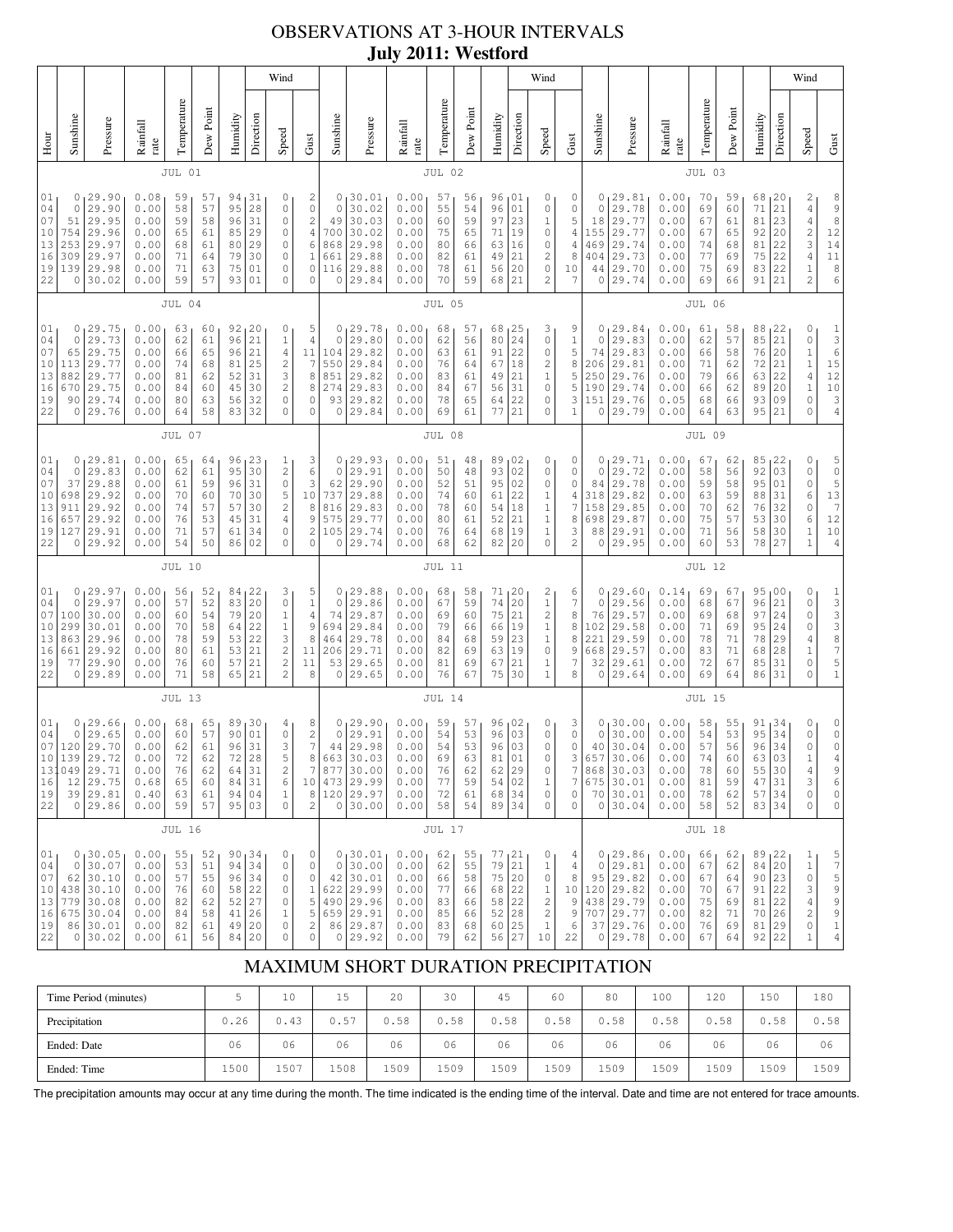# OBSERVATIONS AT 3-HOUR INTERVALS **July 2011: Westford**

|                                              |                                                                                                                                                                                                                                                                                                                                                                                                                                                                                                                                                                                                   |                                                                              |                                                              |                                              |                                              |                                                |                                                                         | Wind                                                                                                               |                                                                                                    |                                                                 |                                                                          |                                                              |                                                                  |                                                                 |                                                  |                                                                         | Wind                                                                                            |                                                     |                                                           |                                                                         |                                                              |                                                                |                                                 |                                                  |                                                    | Wind                                                                                             |                                                                                                              |
|----------------------------------------------|---------------------------------------------------------------------------------------------------------------------------------------------------------------------------------------------------------------------------------------------------------------------------------------------------------------------------------------------------------------------------------------------------------------------------------------------------------------------------------------------------------------------------------------------------------------------------------------------------|------------------------------------------------------------------------------|--------------------------------------------------------------|----------------------------------------------|----------------------------------------------|------------------------------------------------|-------------------------------------------------------------------------|--------------------------------------------------------------------------------------------------------------------|----------------------------------------------------------------------------------------------------|-----------------------------------------------------------------|--------------------------------------------------------------------------|--------------------------------------------------------------|------------------------------------------------------------------|-----------------------------------------------------------------|--------------------------------------------------|-------------------------------------------------------------------------|-------------------------------------------------------------------------------------------------|-----------------------------------------------------|-----------------------------------------------------------|-------------------------------------------------------------------------|--------------------------------------------------------------|----------------------------------------------------------------|-------------------------------------------------|--------------------------------------------------|----------------------------------------------------|--------------------------------------------------------------------------------------------------|--------------------------------------------------------------------------------------------------------------|
| Hour                                         | Sunshine                                                                                                                                                                                                                                                                                                                                                                                                                                                                                                                                                                                          | Pressure                                                                     | Rainfall<br>rate                                             | Temperature                                  | Dew Poin                                     | Humidity                                       | Direction                                                               | Speed                                                                                                              | Gust                                                                                               | Sunshine                                                        | Pressure                                                                 | Rainfall<br>rate                                             | Temperature                                                      | Dew Poin                                                        | Humidity                                         | Direction                                                               | Speed                                                                                           | Gust                                                | Sunshine                                                  | Pressure                                                                | Rainfall<br>rate                                             | Temperature                                                    | Dew Point                                       | Humidity                                         | Direction                                          | Speed                                                                                            | Gust                                                                                                         |
|                                              |                                                                                                                                                                                                                                                                                                                                                                                                                                                                                                                                                                                                   |                                                                              |                                                              | <b>JUL 19</b>                                |                                              |                                                |                                                                         |                                                                                                                    |                                                                                                    |                                                                 |                                                                          |                                                              | <b>JUL 20</b>                                                    |                                                                 |                                                  |                                                                         |                                                                                                 |                                                     |                                                           |                                                                         |                                                              | <b>JUL 21</b>                                                  |                                                 |                                                  |                                                    |                                                                                                  |                                                                                                              |
| 01<br>04<br>07<br>13<br>16<br>19<br>22       | 0.00<br>0, 29.78<br>95<br>1 <sup>24</sup><br>65<br>64<br>2<br>6<br>29.78<br>0.00<br>95<br>28<br>$\mathbb O$<br>$\mathbf{2}$<br>$\circ$<br>64<br>63<br>5<br>29<br>$\sqrt{2}$<br>29.82<br>44<br>0.00<br>63<br>62<br>96<br>$\sqrt{4}$<br>603 29.84<br>$\mathbb O$<br>10<br>0.00<br>74<br>62<br>66<br>34<br>$\,$ 8 $\,$<br>847<br>29.84<br>0.00<br>79<br>30<br>3<br>64<br>60<br>7<br>31<br>624<br>29.82<br>0.00<br>81<br>63<br>54<br>$\mathbf{1}$<br>100 29.82<br>0.00<br>74<br>62<br>0 <sub>0</sub><br>$\mathbb O$<br>0<br>67<br>0.00<br>59<br>55<br>0 <sub>0</sub><br>0 29.83<br>87<br>$\circ$<br>0 |                                                                              |                                                              |                                              |                                              | $\circ$<br>81<br>550<br>802<br>585<br>118<br>0 | 0, 29.82<br>29.82<br>29.81<br>29.79<br>29.76<br>29.70<br>29.68<br>29.70 | 0.00<br>0.00<br>0.00<br>0.00<br>0.00<br>0.00<br>0.00<br>0.00                                                       | 58<br>57<br>63<br>76<br>83<br>86<br>84<br>73                                                       | 56<br>55<br>57<br>65<br>69<br>70<br>72<br>64                    | 93<br>94<br>81<br>70<br>63<br>59<br>68<br>72                             | 34<br>34<br>21<br>19<br>21<br>22<br>20<br>23                 | 0<br>0<br>$\,1\,$<br>$\,1\,$<br>3<br>5<br>$\mathbb O$<br>$\circ$ | 0<br>0<br>5<br>$\boldsymbol{7}$<br>8<br>11<br>7<br>$\mathbf{1}$ | 0<br>84<br>58<br>582<br>724<br>58<br>0           | 0, 29.68<br>29.63<br>29.60<br>29.53<br>29.50<br>29.49<br>29.53<br>29.56 | 0.00<br>0.00<br>0.00<br>0.00<br>0.00<br>0.00<br>0.00<br>0.00                                    | 73<br>73<br>74<br>75<br>83<br>92<br>88<br>84        | 65<br>66<br>68<br>69<br>73<br>76<br>76<br>74              | 78<br>80<br>80<br>82<br>73<br>61<br>67<br>73 22                         | 120<br>20<br>22<br>21<br>22<br>25<br>25                      | 2<br>$\sqrt{4}$<br>5<br>5<br>8<br>3<br>$1\,$<br>$\overline{c}$ | 10<br>11<br>$1\,8$<br>14<br>17<br>21<br>7<br>11 |                                                  |                                                    |                                                                                                  |                                                                                                              |
|                                              | <b>JUL 22</b>                                                                                                                                                                                                                                                                                                                                                                                                                                                                                                                                                                                     |                                                                              |                                                              |                                              |                                              |                                                |                                                                         |                                                                                                                    |                                                                                                    | <b>JUL 23</b>                                                   |                                                                          |                                                              |                                                                  |                                                                 |                                                  |                                                                         |                                                                                                 |                                                     | <b>JUL 24</b>                                             |                                                                         |                                                              |                                                                |                                                 |                                                  |                                                    |                                                                                                  |                                                                                                              |
| 01<br>04<br>07<br>10<br>13<br>16<br>19<br>22 | $\circ$<br>46<br>628<br>849<br>671                                                                                                                                                                                                                                                                                                                                                                                                                                                                                                                                                                | 0, 29.62<br>29.62<br>29.69<br>29.72<br>29.73<br>29.74<br>60 29.78<br>0 29.80 | 0.00<br>0.00<br>0.00<br>0.00<br>0.00<br>0.00<br>0.00<br>0.00 | 82<br>79<br>76<br>83<br>87<br>92<br>79<br>71 | 74<br>71<br>68<br>71<br>68<br>63<br>61<br>62 | 77<br>76<br>76<br>68<br>53<br>38<br>54<br>74   | 123<br>23<br>27<br>29<br>25<br>29<br>24<br>18                           | 3<br>$\sqrt{2}$<br>$\sqrt{2}$<br>6<br>$\ensuremath{\mathsf{3}}$<br>$\mathbb O$<br>$\mathbf{1}$<br>$\circ$          | 9<br>8<br>9<br>12<br>13<br>$\,9$<br>7<br>$\overline{0}$                                            | $\circ$<br>$\circ$<br>56<br>631<br>833<br>225<br>149<br>$\circ$ | 129.78<br>29.79<br>29.83<br>29.81<br>29.78<br>29.76<br>29.76<br>29.79    | 0.00<br>0.00<br>0.00<br>0.00<br>0.00<br>0.00<br>0.00<br>0.00 | 69<br>73<br>66<br>79<br>85<br>88<br>84<br>74                     | 62<br>57<br>62<br>68<br>67<br>66<br>68<br>64                    | 79<br>56<br>89<br>67<br>55<br>48<br>59<br>73     | 120<br>20<br>21<br>25<br>24<br>30<br>28<br>24                           | $\mathbf{0}$<br>$\mathbb O$<br>0<br>$\overline{c}$<br>$\sqrt{4}$<br>$1\,$<br>$\circ$<br>$\circ$ | 0<br>8<br>1<br>9<br>12<br>9<br>$\overline{4}$<br>6  | $\circ$<br>28<br>654<br>860<br>329<br>171<br>$\circ$      | 0, 29.83<br>29.85<br>29.92<br>29.94<br>29.93<br>29.92<br>29.91<br>29.95 | 0.00<br>0.00<br>0.00<br>0.00<br>0.00<br>0.00<br>0.00<br>0.00 | 70<br>61<br>59<br>70<br>74<br>78<br>75<br>57                   | 66<br>56<br>53<br>57<br>59<br>60<br>56<br>53    | 88,02<br>82<br>81<br>63<br>59<br>54<br>53<br>87  | 03<br>01<br>06<br>30<br>0 <sub>0</sub><br>02<br>02 | $\mathbf{1}$<br>$\mathbb O$<br>0<br>$\circ$<br>5<br>$1\,$<br>$\circ$<br>0                        | 8<br>5<br>3<br>5<br>$\begin{smallmatrix}1&1\\&7\end{smallmatrix}$<br>6<br>$\mathsf{O}\xspace$                |
|                                              |                                                                                                                                                                                                                                                                                                                                                                                                                                                                                                                                                                                                   |                                                                              |                                                              | <b>JUL 25</b>                                |                                              |                                                |                                                                         |                                                                                                                    |                                                                                                    | <b>JUL 26</b>                                                   |                                                                          |                                                              |                                                                  |                                                                 |                                                  |                                                                         |                                                                                                 | <b>JUL 27</b>                                       |                                                           |                                                                         |                                                              |                                                                |                                                 |                                                  |                                                    |                                                                                                  |                                                                                                              |
| 01<br>04<br>07<br>10<br>13<br>16<br>19<br>22 | $\Omega$<br>47<br>476<br>102<br>698<br>35                                                                                                                                                                                                                                                                                                                                                                                                                                                                                                                                                         | 0, 29.93<br>29.90<br>29.90<br>29.85<br>29.83<br>29.76<br> 29.73<br>0 29.70   | 0.00<br>0.00<br>0.00<br>0.00<br>0.00<br>0.00<br>0.00<br>0.00 | 56<br>52<br>53<br>73<br>69<br>74<br>64<br>62 | 54<br>50<br>52<br>61<br>64<br>65<br>61<br>59 | 91<br>93<br>95<br>66<br>84<br>72<br>90<br>92   | 02<br>02<br>02<br>22<br>24<br>15<br>20<br>19                            | $\circ$<br>$\circ$<br>$\circ$<br>$\overline{4}$<br>$\circ$<br>$\mathbf{2}$<br>$\ensuremath{\mathsf{3}}$<br>$\circ$ | $\mathbf 1$<br>$\mathbb O$<br>0<br>$\boldsymbol{7}$<br>$\overline{c}$<br>$\overline{9}$<br>10<br>3 | 0<br>$\Omega$<br>98<br>244<br>935<br>167<br>0                   | 29.66<br>29.63<br>29.64<br>29.62<br>29.58<br>29.54<br>192 29.61<br>29.65 | 0.00<br>0.00<br>0.00<br>0.00<br>0.00<br>0.00<br>0.00<br>0.00 | 62<br>64<br>65<br>72<br>71<br>75<br>67<br>58                     | 60<br>62<br>63<br>64<br>68<br>65<br>60<br>56                    | 93<br>95<br>95<br>75<br>90<br>71<br>77<br>94     | 122<br>22<br>20<br>24<br>23<br>24<br>10<br>20                           | 2<br>3<br>3<br>$\sqrt{2}$<br>$1\,$<br>5<br>$\mathbb O$<br>$\mathbb O$                           | 8<br>8<br>8<br>10<br>9<br>11<br>3<br>$\overline{4}$ | $\circ$<br>$\Omega$<br>30<br>98<br>417<br>791<br>153<br>0 | 29.67<br>29.71<br>29.78<br>29.83<br>29.86<br>29.88<br>29.90<br>29.95    | 0.00<br>0.00<br>0.00<br>0.00<br>0.00<br>0.00<br>0.00<br>0.00 | 57<br>58<br>60<br>65<br>71<br>74<br>73<br>58                   | 56<br>57<br>59<br>61<br>62<br>62<br>60<br>55    | 95<br>96<br>96<br>86<br>74<br>66<br>64<br>91     | 120<br>25<br>27<br>32<br>31<br>03<br>03<br>03      | $\mathbb O$<br>$1\,$<br>$\mathbf 1$<br>$\overline{c}$<br>5<br>$\overline{c}$<br>$1\,$<br>$\circ$ | 4<br>$\begin{array}{c} 6 \\ 7 \end{array}$<br>8<br>10<br>$\frac{8}{3}$<br>$\mathsf{O}\xspace$                |
|                                              |                                                                                                                                                                                                                                                                                                                                                                                                                                                                                                                                                                                                   |                                                                              |                                                              | <b>JUL 28</b>                                |                                              |                                                |                                                                         |                                                                                                                    |                                                                                                    |                                                                 |                                                                          |                                                              | <b>JUL 29</b>                                                    |                                                                 |                                                  |                                                                         |                                                                                                 |                                                     |                                                           |                                                                         |                                                              | JUL 30                                                         |                                                 |                                                  |                                                    |                                                                                                  |                                                                                                              |
| 01<br>04<br>07<br>10<br>13<br>16<br>19<br>22 | $\circ$<br>35<br>540<br>925<br>636                                                                                                                                                                                                                                                                                                                                                                                                                                                                                                                                                                | 0, 29.98<br>29.98<br>30.02<br>30.02<br>29.99<br>29.95<br>40 29.93<br>0 29.93 | 0.00<br>0.00<br>0.00<br>0.00<br>0.00<br>0.00<br>0.00<br>0.00 | 55<br>54<br>56<br>75<br>81<br>84<br>80<br>66 | 54<br>53<br>55<br>64<br>65<br>62<br>60<br>58 | 95<br>96<br>70<br>57<br>49<br>51<br>76         | 94,03<br>03<br>03<br>19<br>20<br>22<br>22<br>21                         | $\circ$<br>$\circ$<br>$\mathbb O$<br>$\mathbb O$<br>$\circ$<br>$\mathbf{1}$<br>$\circ$<br>$\mathbf{0}$             | 0<br>$\mathbb O$<br>$\mathsf{O}\xspace$<br>$\,1\,$<br>5<br>6<br>5<br>4                             | $\circ$<br>51<br>257<br>234<br>49<br>37<br>$\circ$              | 0, 29.91<br>29.85<br>29.86<br>29.83<br>29.79<br>29.75<br>29.70<br>29.75  | 0.00<br>0.00<br>0.00<br>0.00<br>0.00<br>0.00<br>0.00<br>0.00 | 66<br>64<br>68<br>73<br>77<br>74<br>72<br>67                     | 58<br>60<br>64<br>67<br>68<br>69<br>70<br>66                    | 76, 20<br>87<br>89<br>81<br>75<br>85<br>95<br>95 | 17<br>20<br>21<br>20<br>20<br>28<br>22                                  | 0<br>0<br>$\sqrt{2}$<br>$\sqrt{4}$<br>$\sqrt{2}$<br>$\mathbb O$<br>$\mathbf{1}$<br>$\circ$      | 1<br>$\mathbf 1$<br>5<br>9<br>10<br>10<br>7<br>0    | 0<br>54<br>190<br>972<br>643<br>155<br>$\circ$            | 0, 29.75<br>29.76<br>29.85<br>29.90<br>29.93<br>29.92<br>29.92<br>29.96 | 0.00<br>0.00<br>0.00<br>0.00<br>0.00<br>0.00<br>0.00<br>0.00 | 68<br>62<br>61<br>65<br>74<br>79<br>75<br>58                   | 67<br>61<br>60<br>63<br>66<br>68<br>62<br>54    | 96, 22<br>96<br>96<br>95<br>78<br>68<br>64<br>86 | 28<br>31<br>35<br>30<br>32<br>31<br>31             | 0<br>$\mathbf 2$<br>$\mathbb O$<br>$\mathbf 1$<br>5<br>$\circ$<br>$\mathbb O$<br>$\mathbf 0$     | $\begin{array}{c} 1 \\ 4 \\ 7 \end{array}$<br>$\begin{array}{c} 5 \\ 8 \end{array}$<br>9<br>9<br>$\mathbf 1$ |
|                                              |                                                                                                                                                                                                                                                                                                                                                                                                                                                                                                                                                                                                   |                                                                              |                                                              | <b>JUL 31</b>                                |                                              |                                                |                                                                         |                                                                                                                    |                                                                                                    |                                                                 |                                                                          |                                                              |                                                                  |                                                                 |                                                  |                                                                         |                                                                                                 |                                                     |                                                           |                                                                         |                                                              |                                                                |                                                 |                                                  |                                                    |                                                                                                  |                                                                                                              |
| 01<br>04<br>07<br>10<br>13<br>16<br>19<br>22 | $\Omega$<br>26<br>635<br>854<br>520<br>72                                                                                                                                                                                                                                                                                                                                                                                                                                                                                                                                                         | 0, 29.98<br>29.98<br>30.02<br>30.02<br>30.00<br>29.93<br>29.89<br>0 29.91    | 0.00<br>0.00<br>0.00<br>0.00<br>0.00<br>0.00<br>0.00<br>0.00 | 59<br>54<br>56<br>74<br>79<br>83<br>76<br>61 | 55<br>52<br>55<br>61<br>61<br>62<br>64<br>58 | 93<br>96<br>65<br>55<br>49<br>67<br>89         | 86, 31<br>32<br>28<br>21<br>31<br>28<br>32<br>32                        | 0<br>$\mathbb O$<br>$\circ$<br>$\mathbf{1}$<br>$\mathbb O$<br>$\circ$<br>$\mathbf 0$<br>$\Omega$                   | $\mathbf{1}$<br>$\mathbb O$<br>3<br>6<br>$\sqrt{4}$<br>3<br>$\mathbb O$<br>$\circ$                 |                                                                 |                                                                          |                                                              |                                                                  |                                                                 |                                                  |                                                                         |                                                                                                 |                                                     |                                                           |                                                                         |                                                              |                                                                |                                                 |                                                  |                                                    |                                                                                                  |                                                                                                              |

NOTES:

Units are: Temperature= °F, Wind=mph, Pressure=lnches Hg, Precipitation=inches.<br>Wind Direction: Directions are those from which the wind is blowing, indicated in tens of degrees<br>from true north: i.e., 09 for East, 18 for S

# WEATHER NOTES SUMMARY BY HOUR

|    |                                              |                                                              |                                                                              | Averages                                     |                                              |                                              |                                                      | Resultant<br>Wind                            |                                                        |  |  |  |
|----|----------------------------------------------|--------------------------------------------------------------|------------------------------------------------------------------------------|----------------------------------------------|----------------------------------------------|----------------------------------------------|------------------------------------------------------|----------------------------------------------|--------------------------------------------------------|--|--|--|
| ä, | Hour                                         | Sunshine                                                     | Pressure                                                                     | Temperature                                  | Dew Point                                    | Humidity                                     | Wind Speed                                           | Direction                                    | Speed                                                  |  |  |  |
|    | 01<br>04<br>07<br>10<br>13<br>16<br>19<br>22 | $\circ$<br>$\mathbf 0$<br>61<br>436<br>668<br>511<br>93<br>0 | 29.833<br>29.828<br>29.857<br>29.859<br>29.840<br>29.816<br>29.814<br>29.835 | 63<br>61<br>62<br>72<br>78<br>80<br>75<br>65 | 59<br>57<br>59<br>63<br>64<br>64<br>64<br>60 | 87<br>88<br>90<br>74<br>65<br>60<br>68<br>83 | 0.9<br>0.7<br>1.0<br>1.9<br>2.4<br>1.9<br>0.5<br>0.7 | 24<br>23<br>24<br>26<br>26<br>27<br>23<br>25 | $0.7$<br>0.6<br>0.8<br>1.3<br>1.8<br>1.3<br>0.3<br>0.6 |  |  |  |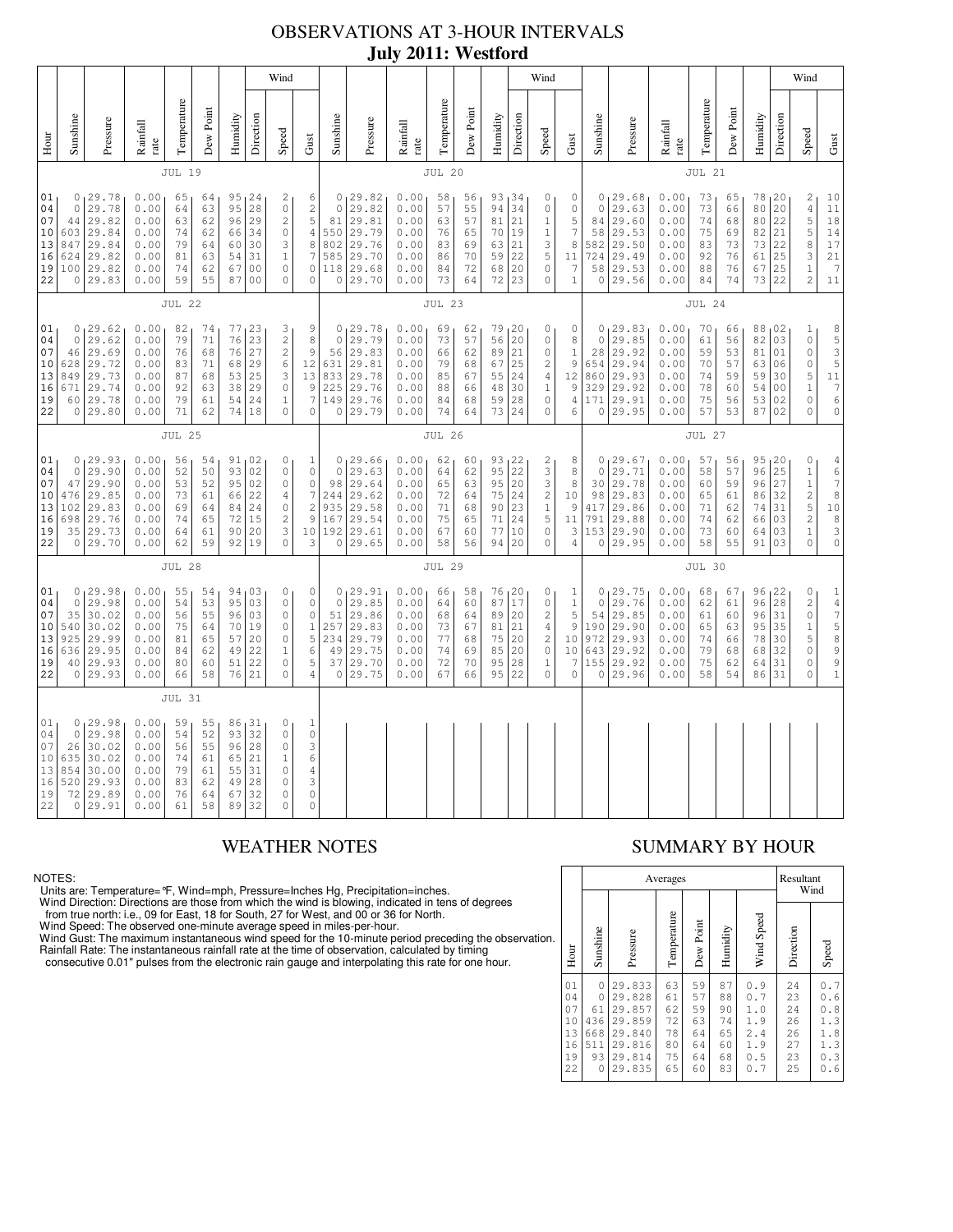## HOURLY PRECIPITATION (Water Equivalent) **July 2011: Westford**

| Date                                          |                                                   |      |      |    |      | A.M. Hour Ending at |      |      |                                                                                                                                                                                                                                                                                                                                                               |      |    |    |           | P.M. Hour Ending at |                  |                |      |                            |              |      |    |    |           |      |                                                                                                 |
|-----------------------------------------------|---------------------------------------------------|------|------|----|------|---------------------|------|------|---------------------------------------------------------------------------------------------------------------------------------------------------------------------------------------------------------------------------------------------------------------------------------------------------------------------------------------------------------------|------|----|----|-----------|---------------------|------------------|----------------|------|----------------------------|--------------|------|----|----|-----------|------|-------------------------------------------------------------------------------------------------|
|                                               | 01                                                | 02   | 03   | 04 | 05   | 06                  | 07   | 08   | 09                                                                                                                                                                                                                                                                                                                                                            | 10   | 11 | 12 | 01        | 02                  | 03               | 04             | 05   | 06                         | 07           | 08   | 09 | 10 | 11        | 12   | Date                                                                                            |
| 02<br>03<br>04<br>05                          | 01 0.03                                           |      | 0.01 |    |      |                     |      |      | 0.190.07                                                                                                                                                                                                                                                                                                                                                      |      |    |    |           |                     |                  |                |      |                            |              |      |    |    |           | 0.11 | $0\,1$<br>$\begin{bmatrix} 0.2 \\ 0.3 \end{bmatrix}$<br>$\begin{array}{c} 04 \\ 05 \end{array}$ |
| 06<br>$0\,8$<br>09<br>10                      | 070.07                                            | 0.02 |      |    |      |                     |      |      |                                                                                                                                                                                                                                                                                                                                                               |      |    |    |           |                     | $0.27 \mid 0.31$ |                |      |                            | 0.05         |      |    |    |           |      | 06<br>07<br>08<br>09<br>09<br>10                                                                |
| 11<br>12<br>13<br>14<br>15                    | 0.17 0.07 0.18                                    |      |      |    | 0.01 |                     |      | 0.01 |                                                                                                                                                                                                                                                                                                                                                               | 0.02 |    |    |           |                     |                  | $0.32 \, 0.26$ |      |                            | 0.01<br>0.02 | 0.02 |    |    | 0.0500.01 |      | $\begin{array}{ l} 11 \\ 12 \\ 13 \\ 14 \\ 15 \end{array}$                                      |
| $16$<br>17<br>$1\,8$<br>19<br>20              |                                                   |      |      |    |      |                     | 0.01 |      |                                                                                                                                                                                                                                                                                                                                                               | 0.01 |    |    |           |                     |                  |                |      |                            |              |      |    |    | 0.03      |      | $\begin{array}{c} 16 \\ 17 \\ 18 \\ 19 \\ 20 \end{array}$                                       |
| $\begin{array}{c} 21 \\ 22 \end{array}$<br>25 | $\begin{array}{c c} 23 & 0.16 & 0.01 \end{array}$ |      |      |    |      | 0.02 0.03           |      |      |                                                                                                                                                                                                                                                                                                                                                               |      |    |    |           |                     |                  |                |      |                            | 0.050.040.01 |      |    |    |           |      | $21$<br>$22$<br>$23$<br>$24$<br>$25$                                                            |
| 26<br>27<br>28<br>29<br>30                    |                                                   |      | 0.19 |    |      | 0.01                |      |      |                                                                                                                                                                                                                                                                                                                                                               |      |    |    | 0.0600.04 |                     |                  |                | 0.04 | $0.06 \mid 0.03 \mid 0.01$ |              |      |    |    | 0.010.17  |      | $\begin{array}{ c} 26 \\ 27 \\ 28 \\ 29 \\ 30 \end{array}$                                      |
| 31                                            |                                                   |      |      |    |      |                     |      |      |                                                                                                                                                                                                                                                                                                                                                               |      |    |    |           |                     |                  |                |      |                            |              |      |    |    |           |      | 31                                                                                              |
|                                               |                                                   |      |      |    |      |                     |      |      | $\texttt{Sum}[\texttt{0.43}[\texttt{0.10}[\texttt{0.38}[\texttt{0.00}[\texttt{0.03}[\texttt{0.01}[\texttt{0.01}[\texttt{0.20}[\texttt{0.07}[\texttt{0.03}[\texttt{0.08}[\texttt{0.06}[\texttt{0.04}[\texttt{0.00}[\texttt{0.27}[\texttt{0.63}[\texttt{0.36}[\texttt{0.08}[\texttt{0.03}[\texttt{0.03}[\texttt{0.00}[\texttt{0.09}[\texttt{0.29}[\texttt{Sum}$ |      |    |    |           |                     |                  |                |      |                            |              |      |    |    |           |      |                                                                                                 |

During a frozen precipitation event, hourly precipitation totals may not be recorded. In this case, daily amounts are typically entered in the last column (hour ending at 12 A.M.)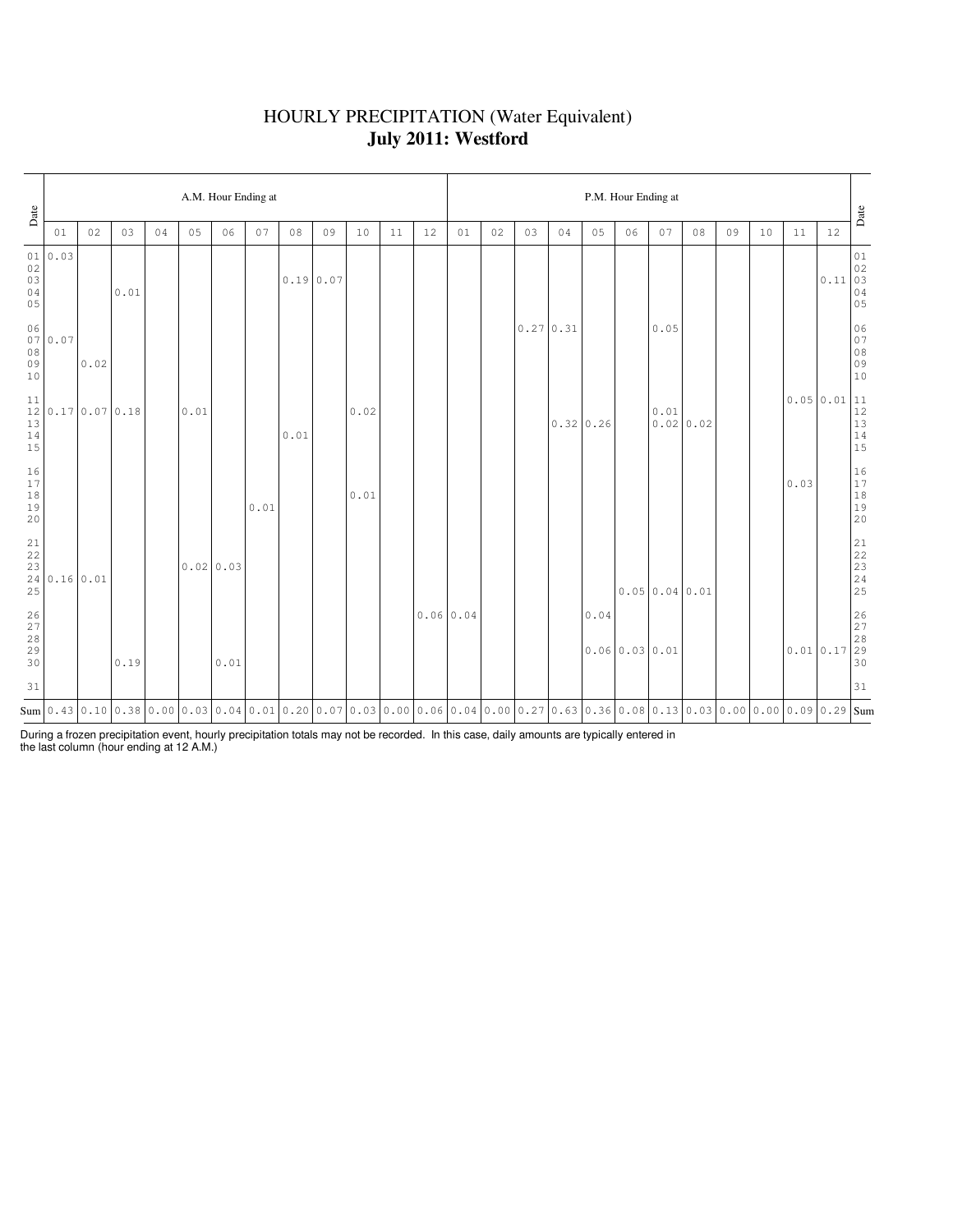## HOUR-BY-HOUR DATA **July 2011: Westford**